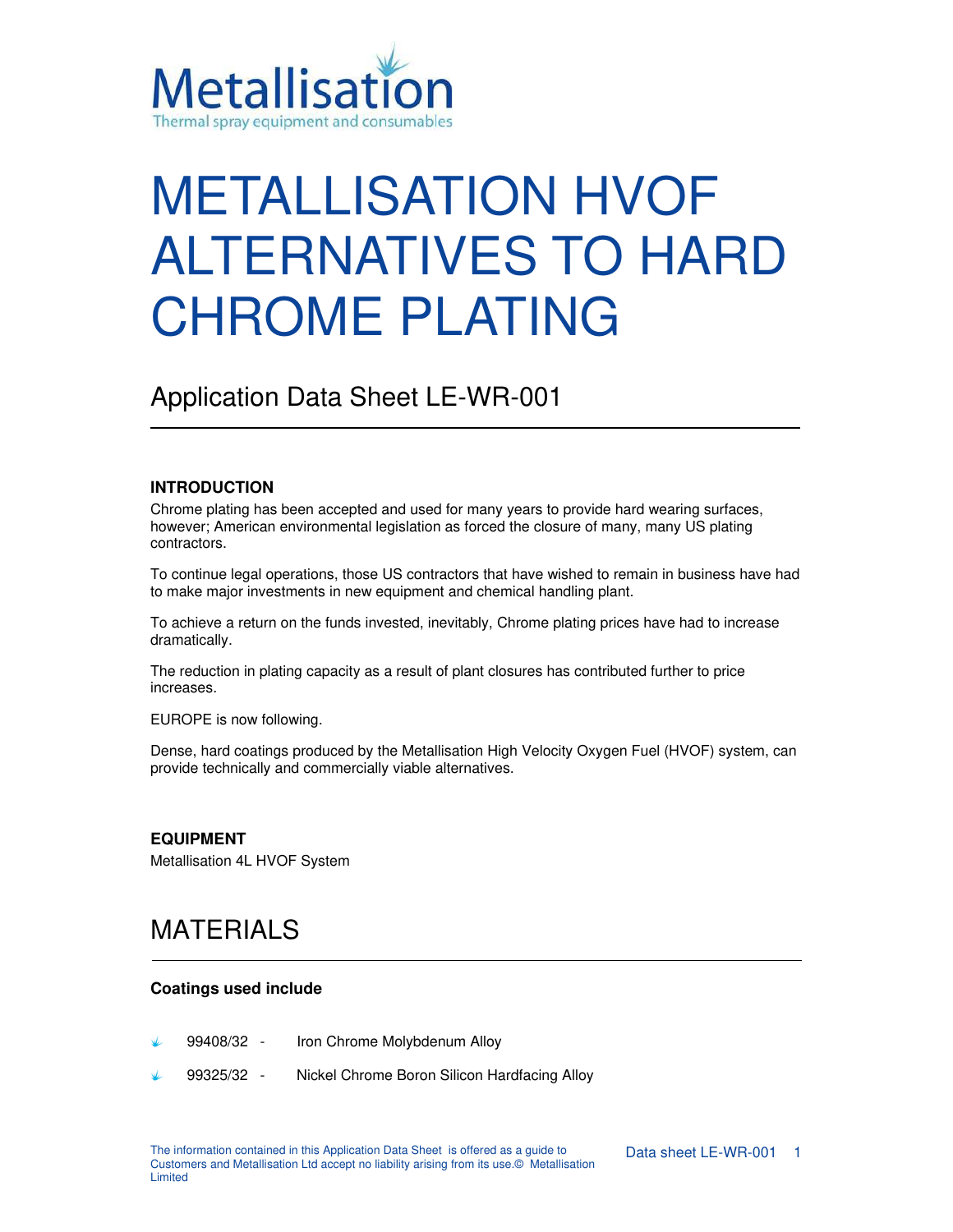- 99735/32 Tungsten Carbide 17% Cobalt Alloy
- 99745/32 Tungsten Carbide 10% Cobalt 4% Chrome Alloy

These materials each have their own niche in terms of the properties they offer the Design Engineer

| 99408/32 -   | Iron Chrome Molybdenum Alloy<br>Resistant to Wear and Corrosion at up to 650°C.                                                                                                      |
|--------------|--------------------------------------------------------------------------------------------------------------------------------------------------------------------------------------|
| $99325/32 -$ | Nickel Chrome Boron Silicon Hardfacing Alloy<br>Coatings applied are extremely dense and semi-fused in the as-<br>sprayed state. They offer very good Corrosion and Acid Resistance. |
| 99735/32 -   | Tungsten Carbide 17% Cobalt Alloy<br>An exceptionally tough coating with good impact resistance for sliding wear<br>applications.                                                    |
| 99745/32 -   | Tungsten Carbide 10% Cobalt 4% Chrome Alloy<br>Corrosion resistant coatings with extremely high resistance to abrasive &<br>sliding wear, widely used in seawater environments.      |

## HVOF BENEFITS OVER CHROME PLATING

### **The 4L offers a number of benefits over Chrome Plating**

- عطا No plating tanks to maintain.
- $\blacklozenge$  No disposal of toxic solutions.
- $\blacklozenge$  No water treatment plant.
- $\blacklozenge$  No limitation on component size.
- علا No heat treatment required.
- No acid solutions involved, hence no hydrogen embrittlement, عطط thus improved component toughness.
- $\blacklozenge$  Coatings can impart compressive stresses on the substrate, improving fatigue behaviour.
- Coatings are denser with no crack crazing.
- علا Microporosity assists in the retention of lubricating films.
- Fewer process steps. s
- Improved stock control from in line processing. Ł
- Low capital investment. علا
- sk Low installation costs.
- rde. Improved process control.
- عطا Competitive coating costs.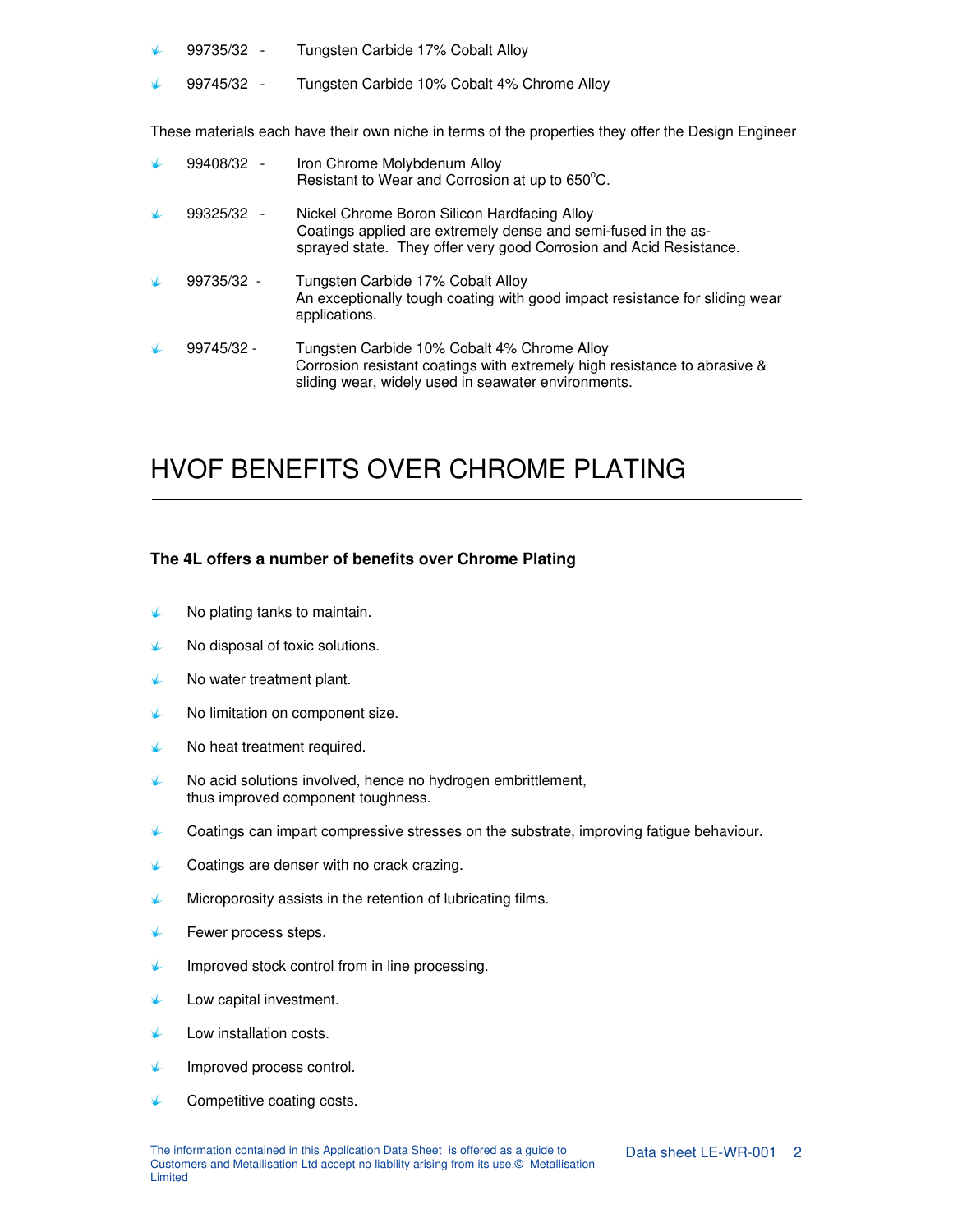### **The Metallisation HVOF utilizes fewer process steps**

| <b>4L Thermal Spray</b><br>(a)<br>Degrease |                     | <b>Hard Chrome Plating</b><br>Degrease<br>(a) |                     |
|--------------------------------------------|---------------------|-----------------------------------------------|---------------------|
| (b)                                        | Gritblast           | (b)                                           | Alkaline Wash       |
| (c)                                        | Spray               | (c)                                           | Rinse               |
| (d)                                        | <b>Finish Grind</b> | (d)                                           | Etch                |
|                                            |                     | (e)                                           | Rinse               |
|                                            |                     | (f)                                           | Plate               |
|                                            |                     | (g)                                           | Rinse               |
|                                            |                     | (h)                                           | Dry                 |
|                                            |                     | (i)                                           | <b>Finish Grind</b> |

# THE METALLISATION HVOF OFFERS HIGH COATING RATES

### **4L Thermal Spraying**

A single 4L System gives:

Typical Spray Rate of: 4.5Kgs/Hour

Resultant Coverage of: 12.5m<sup>2</sup>/Hour at a coating thickness of 25 $\mu$ m

### **Hard Chrome Plating**

Plating plants usually treat at a rate of 25µm coating thickness per component hour.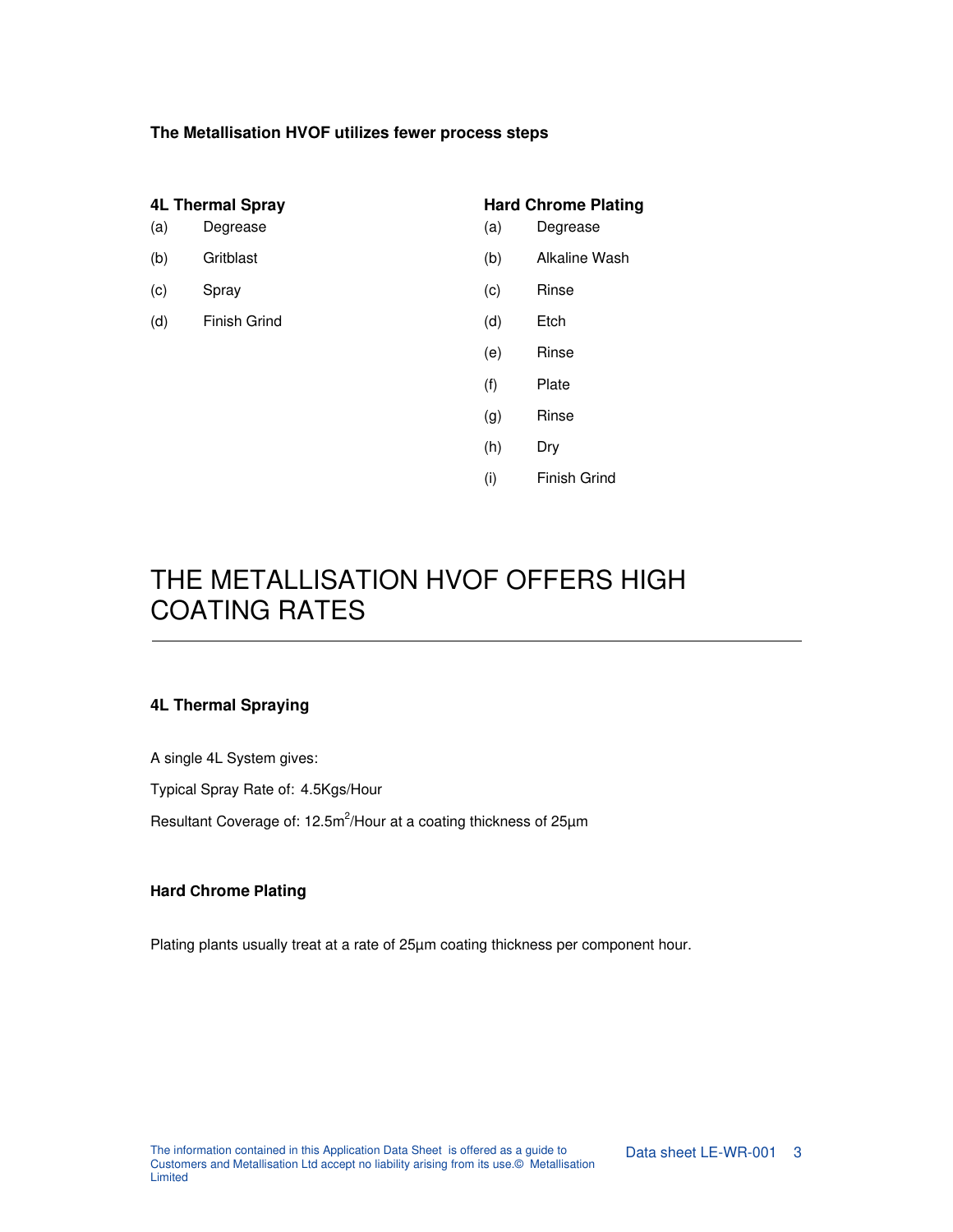### **Metallisation HVOF produces dense hard coatings**



### **Metallisation HVOF Coatings give good Abrasive Wear Properties**



The information contained in this Application Data Sheet is offered as a guide to Customers and Metallisation Ltd accept no liability arising from its use.© Metallisation Limited

Data sheet LE-WR-001 4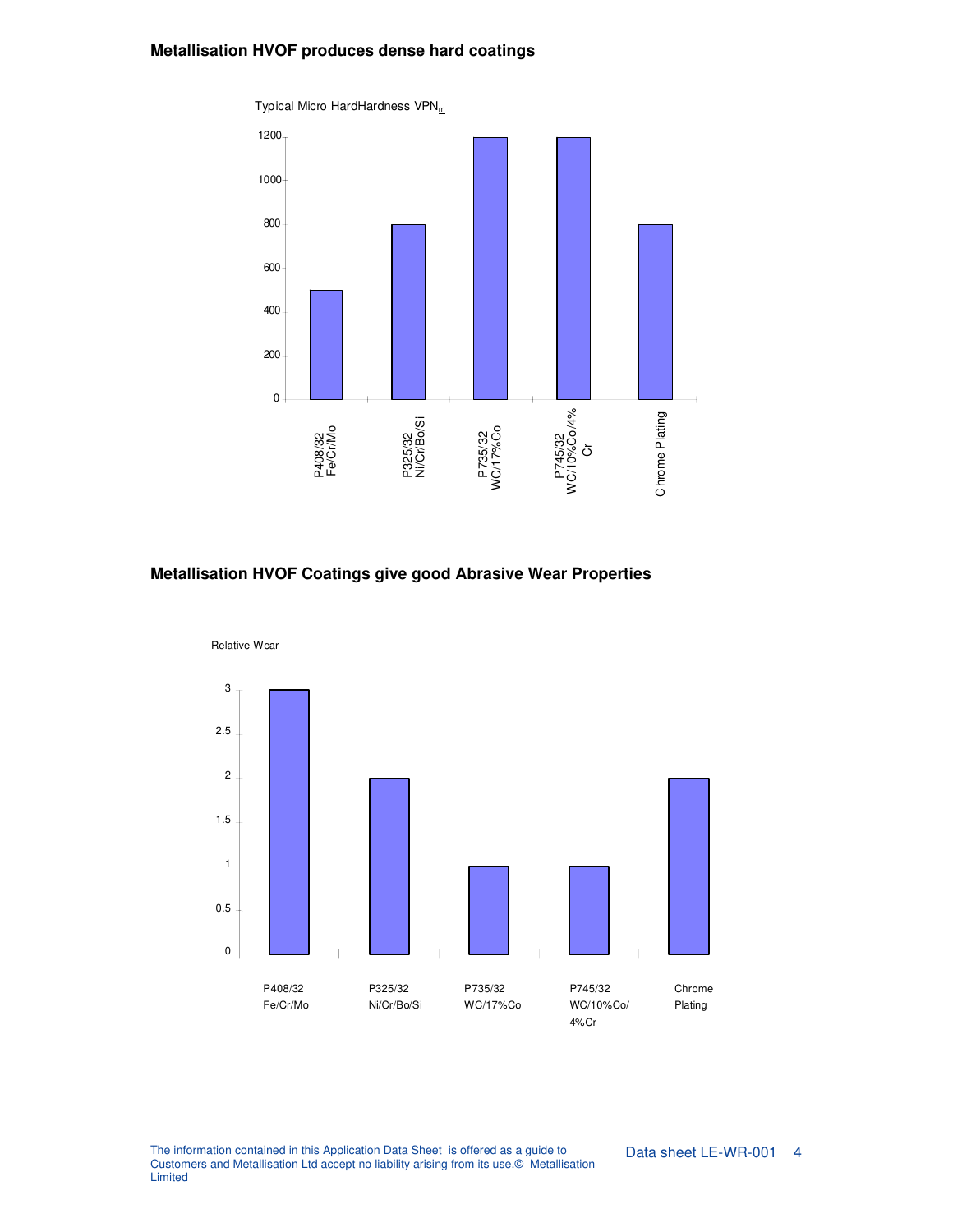### **4L Coating Durability measured by ASTM G65 Dry Sand Rubber Wheel Abrasion Test**



### **Metallisation HVOF Coatings offer Environmental Benefits**

- ↓ No Hexavalent Chrome.
- No Chemical Solutions to control. L
- No Water Treatment Plant. علا
- K No Toxic Solutions to be disposed of.
- Overspray from the HVOF can be recovered and sold as metal scrap. علا